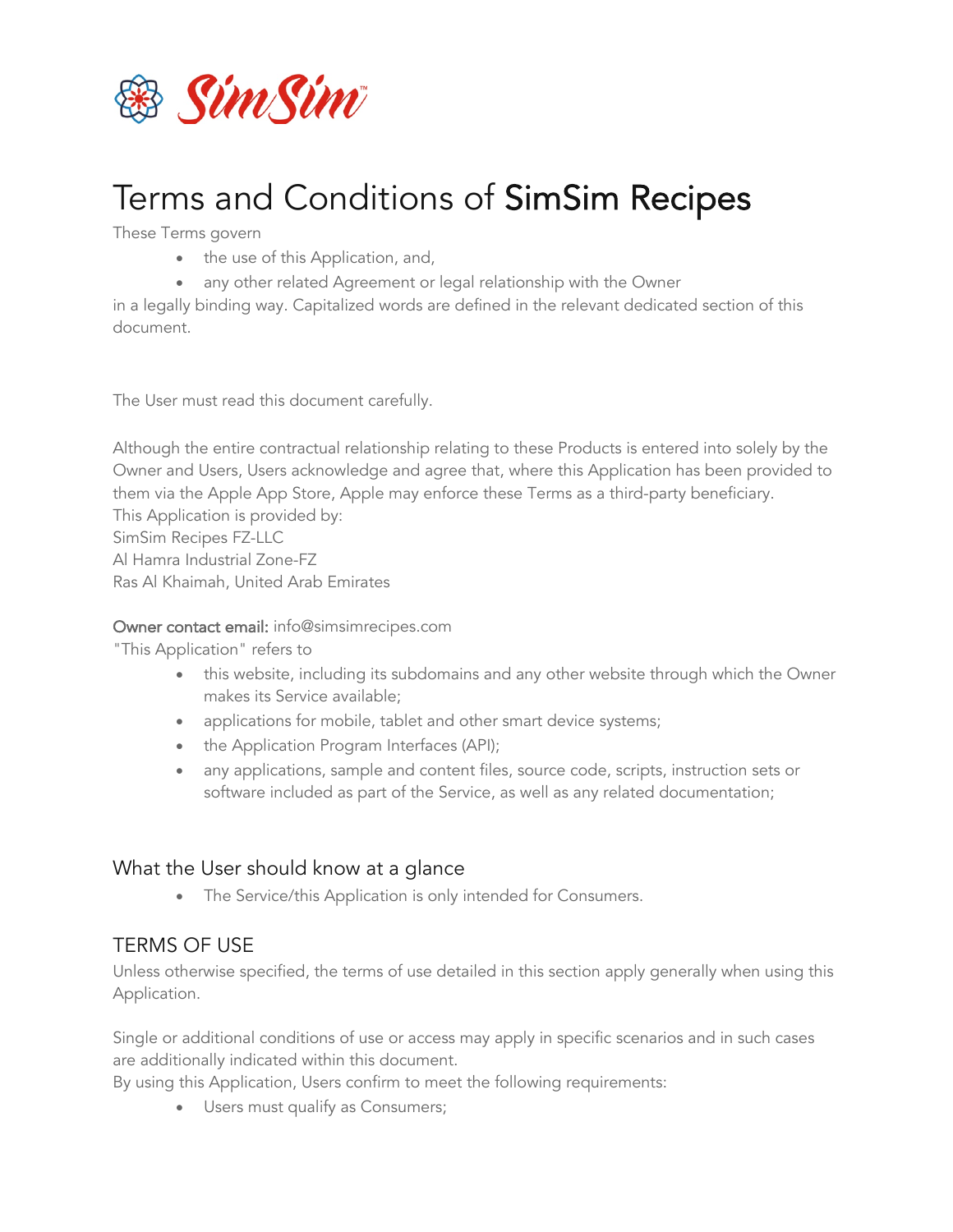- Users aren't located in a country that is subject to a U.S. Government embargo, or that has been designated by the U.S. Government as a "terrorist-supporting" country;
- Users aren't listed on any U.S. Government list of prohibited or restricted parties;

### Account registration

To use the Service Users may register or create a User account, providing all required data or information in a complete and truthful manner.

Users may also use the Service without registering or creating a User account, however, this may cause limited availability of certain features or functions.

Users are responsible for keeping their login credentials confidential and safe. For this reason, Users are also required to choose passwords that meet the highest standards of strength permitted by this Application.

By registering, Users agree to be fully responsible for all activities that occur under their username and password.

Users are required to immediately and unambiguously inform the Owner via the contact details indicated in this document, if they think their personal information, including but not limited to User accounts, access credentials or personal data, have been violated, unduly disclosed or stolen.

#### *Conditions for account registration*

Registration of User accounts on this Application is subject to the conditions outlined below. By registering, Users agree to meet such conditions.

- Accounts registered by bots or any other automated methods are not permitted.
- Unless otherwise specified, each User must register only one account.
- Unless explicitly permitted, a User account may not be shared with other persons.

#### *Account termination*

Users can terminate their account and stop using the Service at any time by doing the following:

- By using the tools provided for account termination on this Application.
- By directly contacting the Owner at the contact details provided in this document.

#### *Account suspension and deletion*

The Owner reserves the right to suspend or terminate the User's account at any time and without notice, at the Owner's sole discretion, in these cases:

- User has violated these Terms; and/or
- User's access or use of this Application may cause injury to the Owner, other Users or third parties; and/or
- the use of this Application by the User may cause violation of law or regulations; and/or
- in case of an investigation by legal action or governmental involvement; and/or
- the account or its use is deemed to be, at the Owner's sole discretion inappropriate or offensive or in violation of these Terms.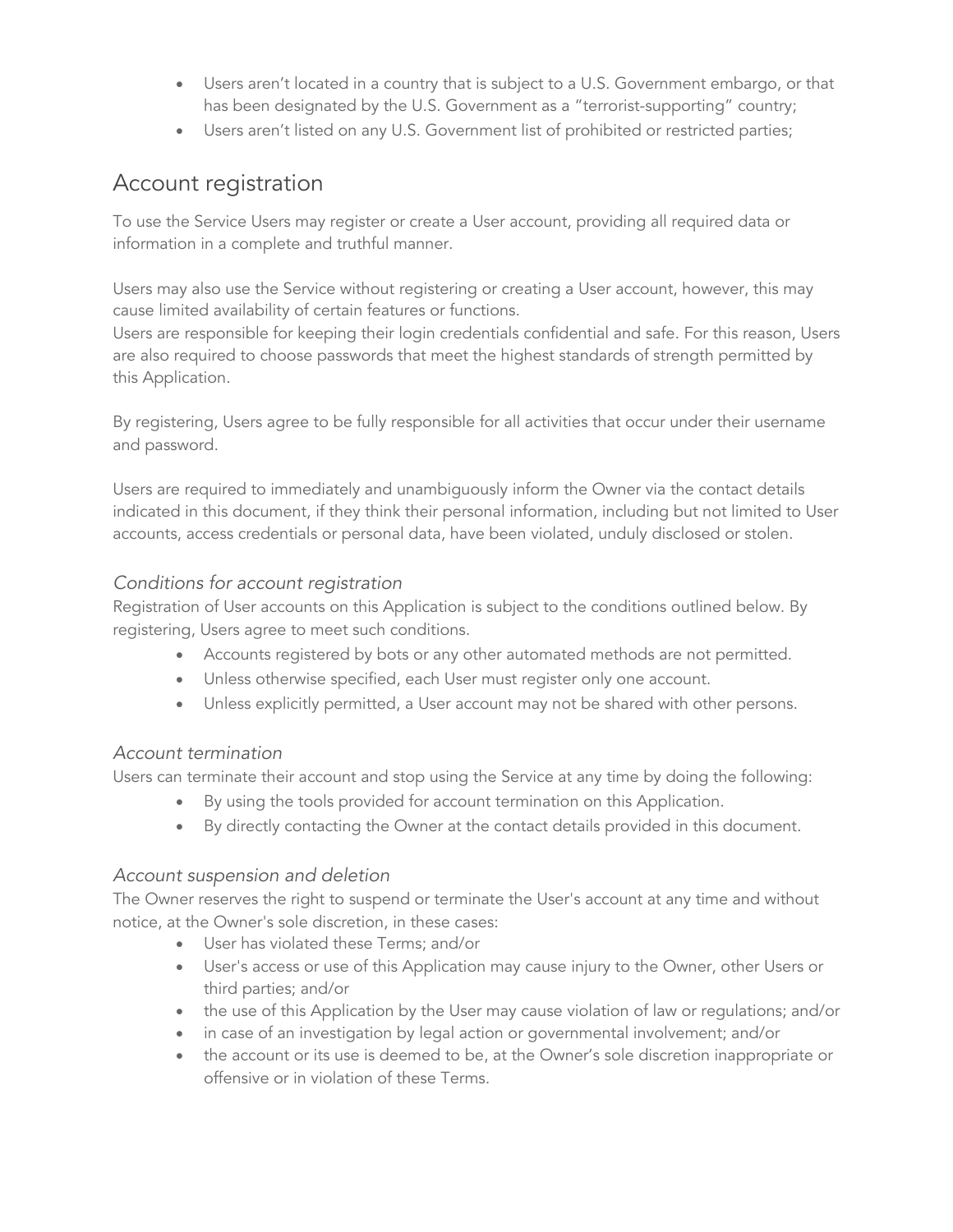The suspension or deletion of User accounts shall not entitle Users to any claims for compensation, damages or reimbursement.

The suspension or deletion of accounts due to causes attributable to the User does not exempt the User from paying any applicable fees or prices.

### Content on this Application

Unless where otherwise specified or clearly recognizable, all content available on this Application is owned or provided by the Owner or its licensors.

The Owner undertakes its utmost effort to ensure that the content provided on this Application infringes no applicable legal provisions or third-party rights. However, it may not always be possible to achieve such a result.

In such cases, without prejudice to any legal prerogatives of Users to enforce their rights, Users are kindly asked to preferably report related complaints using the contact details provided in this document.

#### *Rights regarding content on this Application - All rights reserved* The Owner holds and reserves all intellectual property rights for any such content. Users may not therefore use such content in any way that is not necessary or implicit in the proper use of the Service.

In particular, but without limitation, Users may not copy, download, share (beyond the limits set forth below), modify, translate, transform, publish, transmit, sell, sublicense, edit, transfer/assign to third parties or create derivative works from the content available on this Application, nor allow any third party to do so through the User or their device, even without the User's knowledge. Where explicitly stated on this Application, the User may download, copy and/or share some content available through this Application for its sole personal and non-commercial use and provided that the copyright attributions and all the other attributions requested by the Owner are correctly implemented.

Any applicable statutory limitation or exception to copyright shall stay unaffected.

*Removal of content from parts of this Application available through the App Store* If the reported content is deemed objectionable, it will be removed within 24 hours and the User who provided the content will be barred from using the Service.

### Access to external resources

Through this Application Users may have access to external resources provided by third parties. Users acknowledge and accept that the Owner has no control over such resources and is therefore not responsible for their content and availability.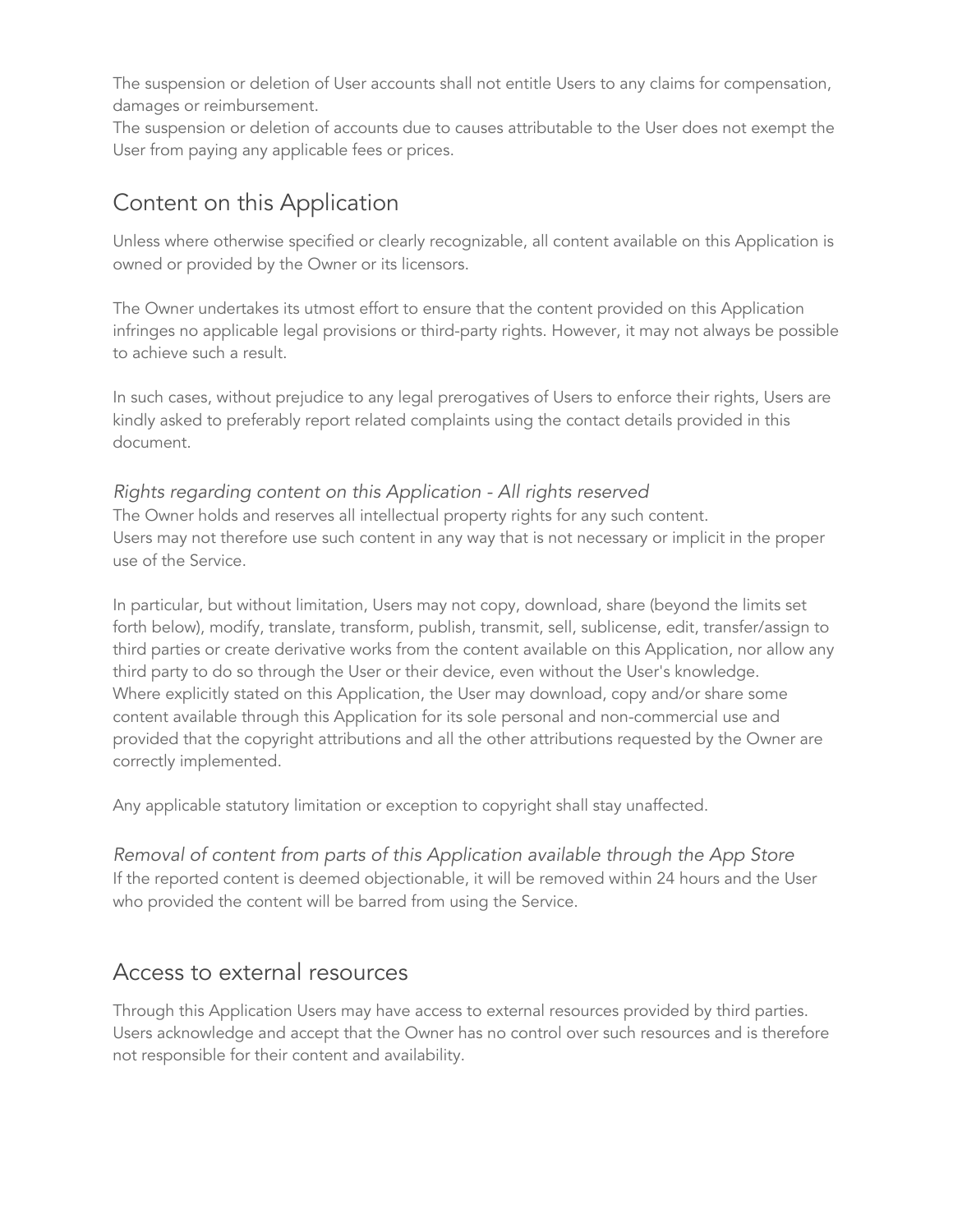Conditions applicable to any resources provided by third parties, including those applicable to any possible grant of rights in content, result from each such third parties' terms and conditions or, in the absence of those, applicable statutory law.

In particular, on this Application Users may see advertisements provided by third parties. The Owner does not control or moderate the advertisements displayed via this Application. If Users click on any such advertisement, they will be interacting with any third party responsible for that advertisement.

The Owner is not responsible for any matters resulting from such interaction with third parties, such as anything resulting from visiting third-party websites or using third-party content.

# Acceptable use

This Application and the Service may only be used within the scope of what they are provided for, under these Terms and applicable law.

Users are solely responsible for making sure that their use of this Application and/or the Service violates no applicable law, regulations or third-party rights.

Therefore, the Owner reserves the right to take any appropriate measure to protect its legitimate interests including by denying Users access to this Application or the Service, terminating contracts, reporting any misconduct performed through this Application or the Service to the competent authorities – such as judicial or administrative authorities - whenever Users engage or are suspected to engage in any of the following activities:

- violate laws, regulations and/or these Terms;
- infringe any third-party rights;
- considerably impair the Owner's legitimate interests;
- offend the Owner or any third party.

### Software license

Any intellectual or industrial property rights, and any other exclusive rights on software or technical applications embedded in or related to this Application are held by the Owner and/or its licensors. Subject to Users' compliance with and notwithstanding any divergent provision of these Terms, the Owner merely grants Users a revocable, non-exclusive, non-sublicensable and non-transferable license to use the software and/or any other technical means embedded in the Service within the scope and for the purposes of this Application and the Service offered.

This license does not grant Users any rights to access, usage or disclosure of the original source code. All techniques, algorithms, and procedures contained in the software and any documentation thereto related is the Owner's or its licensors' sole property.

All rights and license grants to Users shall immediately terminate upon any termination or expiration of the Agreement.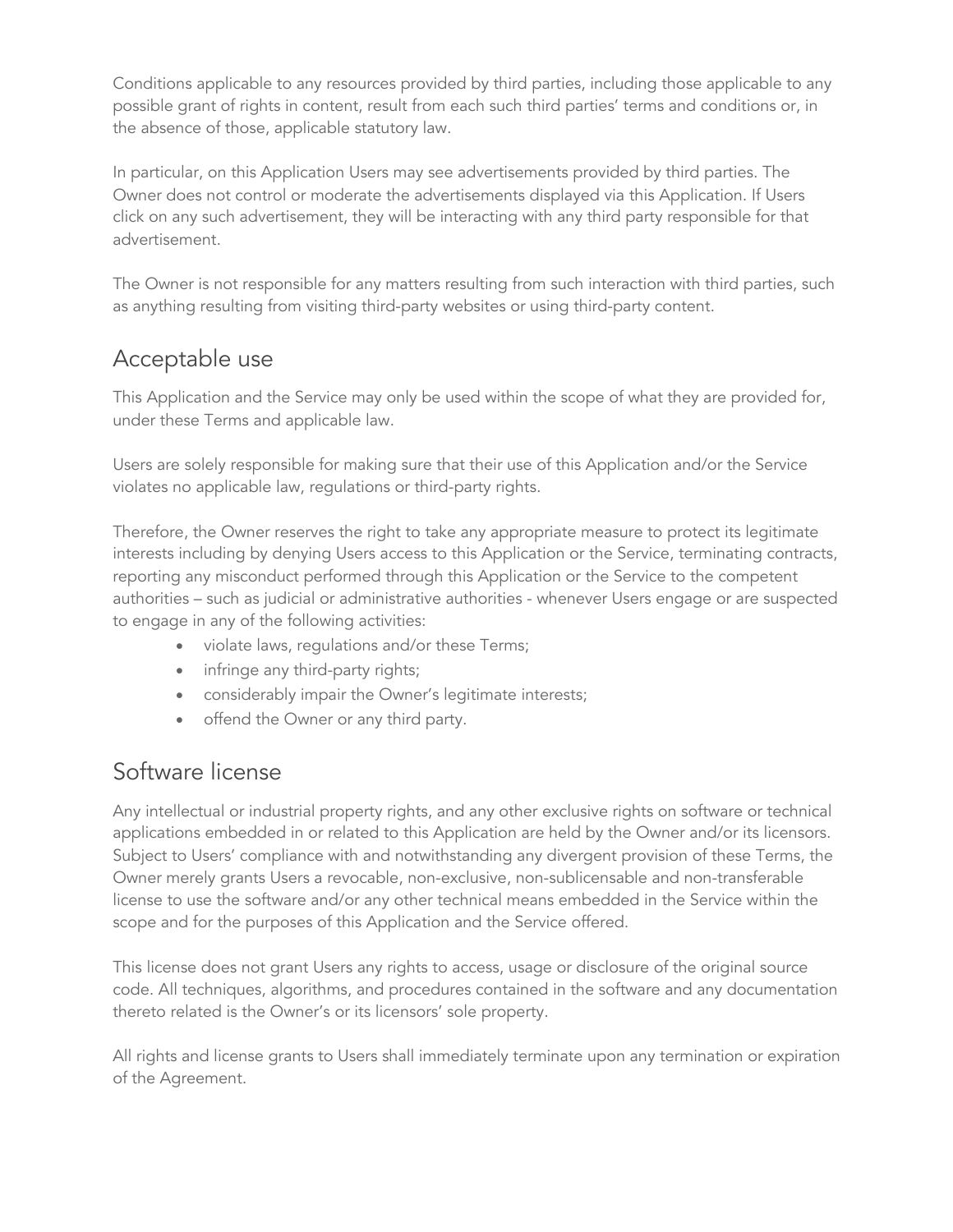### API usage terms

Users may access their data relating to this Application via the Application Program Interface (API). Any use of the API, including use of the API through a third-party product/service that accesses this Application, is bound by these Terms and, in addition, by the following specific terms:

the User expressly understands and agrees that the Owner bears no responsibility and shall not be held liable for any damages or losses resulting from the User's use of the API or their use of any third-party products/services that access data through the API.

### Purchase via app store

This Application or specific Products available for sale on this Application must be purchased via a third-party app store. To access such purchases, Users must follow the instructions provided on the relevant online store (such as "Apple App Store" or "Google Play"), which may vary depending on the particular device in use.

Unless otherwise specified, purchases done via third-party online stores are also subject to such third-parties' terms and conditions, which, in case of any inconsistency or conflict, shall always prevail upon these Terms.

Users purchasing through such third-party online stores must therefore read such terms and conditions of sale carefully and accept them.

### Liability and indemnification EU Users

#### *Indemnification*

The User agrees to indemnify and hold the Owner and its subsidiaries, affiliates, officers, directors, agents, co-branders, partners and employees harmless from and against any claim or demand including but not limited to lawyer's fees and costs — made by any third party due to or in relation with any culpable use of or connection to the Service, violation of these Terms, infringement of any third-party rights or statutory provision by the User or its affiliates, officers, directors, agents, cobranders, partners and employees to the extent allowed by applicable law.

#### *Limitation of liability*

Unless otherwise explicitly stated and without prejudice to applicable statutory product liability provisions, Users shall have no right to claim damages against the Owner (or any natural or legal person acting on its behalf).

This does not apply to damages to life, health or physical integrity, damages resulting from the breach of an essential contractual obligation such as any obligation strictly necessary to achieve the purpose of the contract, and/or damages resulting from intent or gross negligence, as long as this Application has been appropriately and correctly used by the User.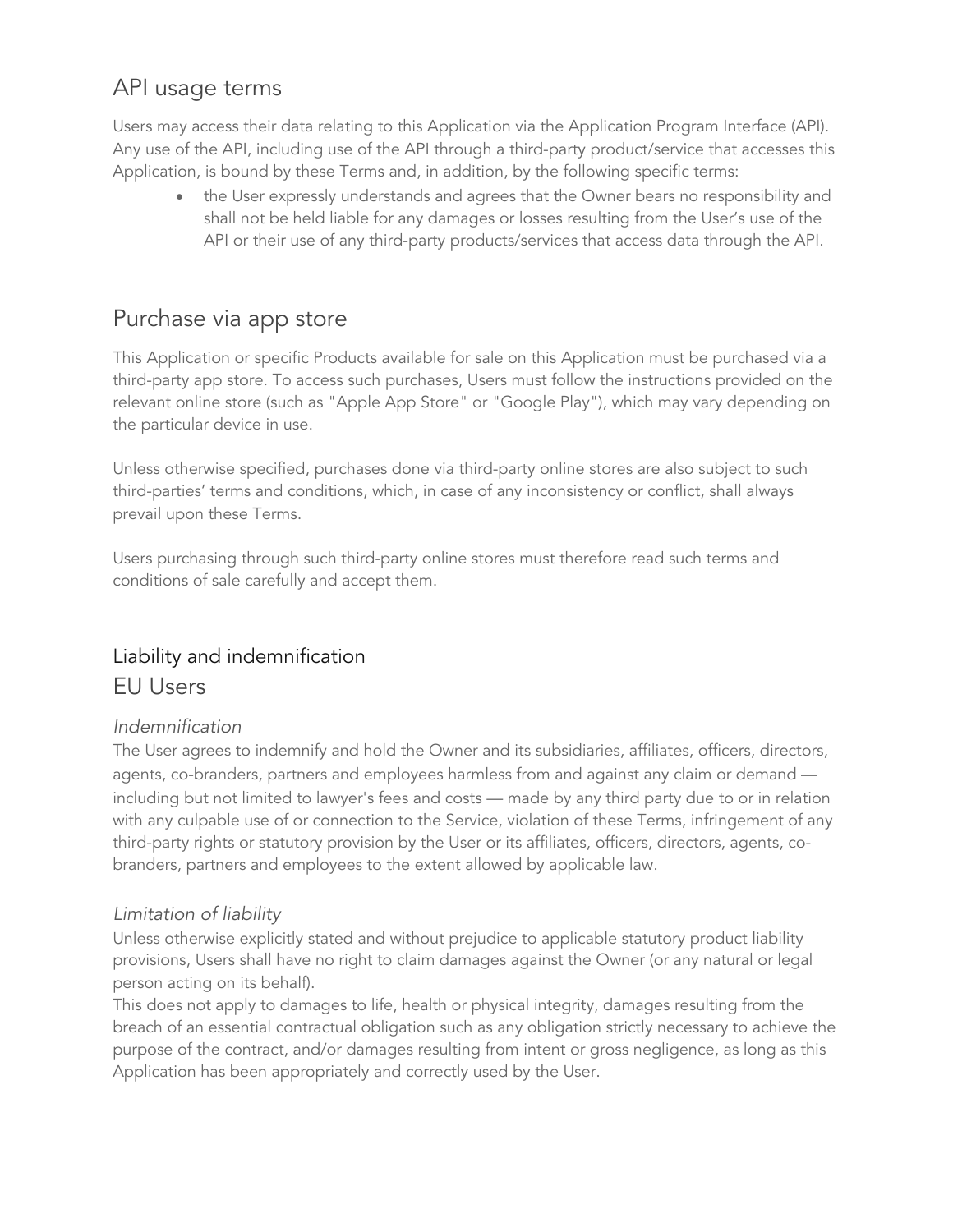Unless damages have been caused by way of intent or gross negligence, or they affect life, health or physical integrity, the Owner shall only be liable to the extent of typical and foreseeable damages at the moment the contract was entered into.

In particular, within the limits stated above, the Owner shall not be liable for:

- any loss of business opportunities and any other loss, even indirect, that may be incurred by the User (such as, but not limited to, trading losses, loss of revenue, income, profits or anticipated savings, loss of contracts or business relationships, loss of reputation or goodwill, etc.);
- damages or losses resulting from interruptions or malfunctions of this Application due to acts of force majeure, or unforeseen and unforeseeable events and, in any case, independent of the will and beyond the control of the Owner, such as, but not limited to, failures or disruptions of telephone or electrical lines, the Internet and / or other means of transmission, unavailability of websites, strikes, natural disasters, viruses and cyber attacks, interruptions in the delivery of products, third-party services or applications;
- any losses that are not the direct consequence of a breach of the Terms by the Owner;

### Australian Users

#### *Limitation of liability*

Nothing in these Terms excludes, restricts or modifies any guarantee, condition, warranty, right or remedy which the User may have under the Competition and Consumer Act 2010 (Cth) or any similar State and Territory legislation and which cannot be excluded, restricted or modified (nonexcludable right). To the fullest extent permitted by law, our liability to the User, including liability for a breach of a non-excludable right and liability which is not otherwise excluded under these Terms of Use, is limited, at the Owner's sole discretion, to the re-performance of the services or the payment of the cost of having the services supplied again.

### US Users

#### *Disclaimer of Warranties*

This Application is provided strictly on an "as is" and "as available" basis. Use of the Service is at Users' own risk. To the maximum extent permitted by applicable law, the Owner expressly disclaims all conditions, representations, and warranties — whether express, implied, statutory or otherwise, including, but not limited to, any implied warranty of merchantability, fitness for a particular purpose, or non-infringement of third-party rights. No advice or information, whether oral or written, obtained by user from owner or through the Service will create any warranty not expressly stated herein.

Without limiting the foregoing, the Owner, its subsidiaries, affiliates, licensors, officers, directors, agents, co-branders, partners, suppliers and employees do not warrant that the content is accurate, reliable or correct; that the Service will meet Users' requirements; that the Service will be available at any particular time or location, uninterrupted or secure; that any defects or errors will be corrected; or that the Service is free of viruses or other harmful components. Any content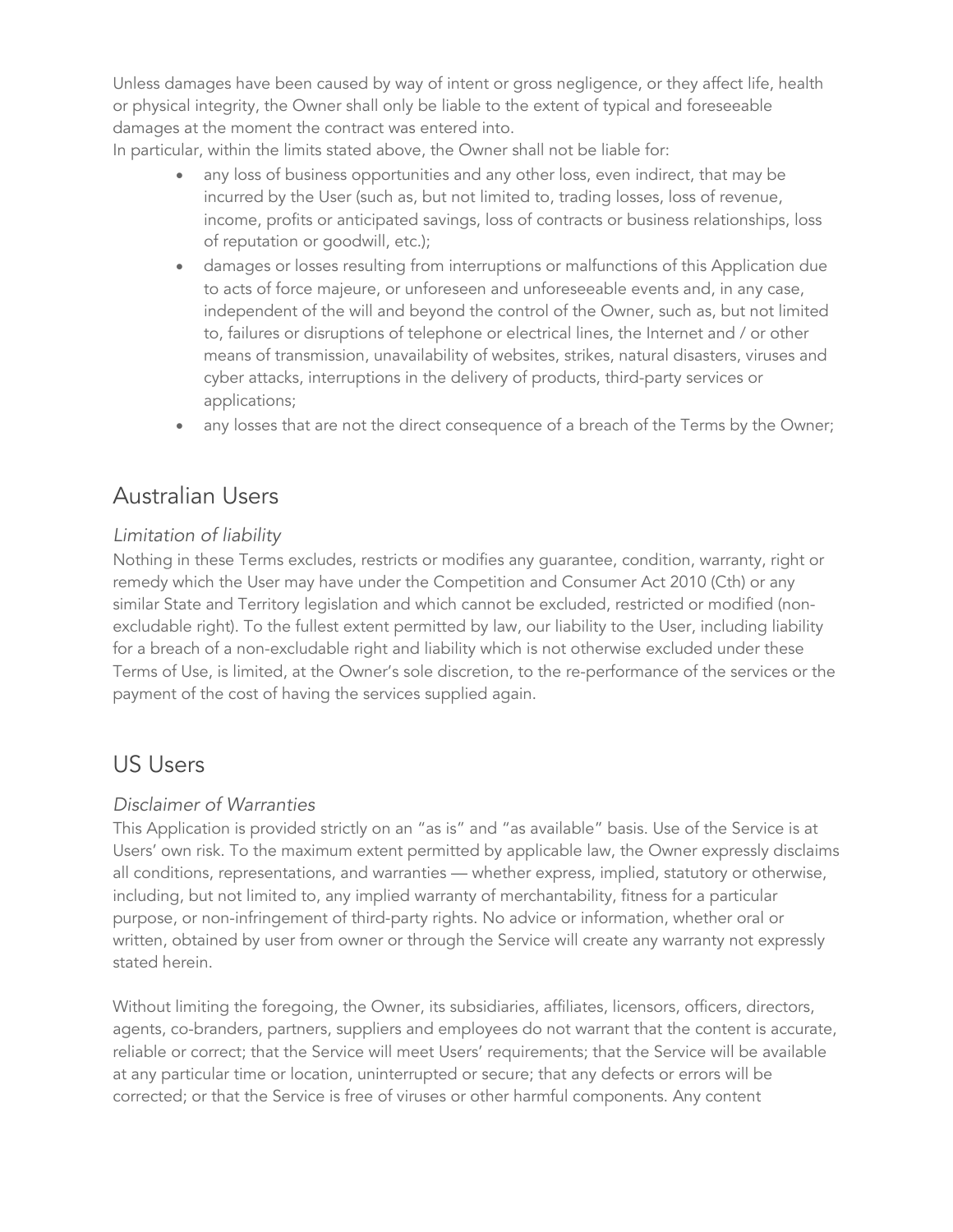downloaded or otherwise obtained through the use of the Service is downloaded at users own risk and users shall be solely responsible for any damage to Users' computer system or mobile device or loss of data that results from such download or Users' use of the Service.

The Owner does not warrant, endorse, guarantee, or assume responsibility for any product or service advertised or offered by a third party through the Service or any hyperlinked website or service, and the Owner shall not be a party to or in any way monitor any transaction between Users and third-party providers of products or services.

The Service may become inaccessible or it may not function properly with Users' web browser, mobile device, and/or operating system. The owner cannot be held liable for any perceived or actual damages arising from Service content, operation, or use of this Service.

Federal law, some states, and other jurisdictions, do not allow the exclusion and limitations of certain implied warranties. The above exclusions may not apply to Users. This Agreement gives Users specific legal rights, and Users may also have other rights which vary from state to state. The disclaimers and exclusions under this agreement shall not apply to the extent prohibited by applicable law.

#### *Limitations of liability*

To the maximum extent permitted by applicable law, in no event shall the Owner, and its subsidiaries, affiliates, officers, directors, agents, co-branders, partners, suppliers and employees be liable for

- any indirect, punitive, incidental, special, consequential or exemplary damages, including without limitation damages for loss of profits, goodwill, use, data or other intangible losses, arising out of or relating to the use of, or inability to use, the Service; and
- any damage, loss or injury resulting from hacking, tampering or other unauthorized access or use of the Service or User account or the information contained therein;
- any errors, mistakes, or inaccuracies of content;
- personal injury or property damage, of any nature whatsoever, resulting from User access to or use of the Service;
- any unauthorized access to or use of the Owner's secure servers and/or any and all personal information stored therein;
- any interruption or cessation of transmission to or from the Service;
- any bugs, viruses, trojan horses, or the like that may be transmitted to or through the Service;
- any errors or omissions in any content or for any loss or damage incurred as a result of the use of any content posted, emailed, transmitted, or otherwise made available through the Service; and/or
- the defamatory, offensive, or illegal conduct of any User or third party. In no event shall the Owner, and its subsidiaries, affiliates, officers, directors, agents, co-branders, partners, suppliers and employees be liable for any claims, proceedings, liabilities, obligations, damages, losses or costs in an amount exceeding the amount paid by User to the Owner hereunder in the preceding 12 months, or the period of duration of this agreement between the Owner and User, whichever is shorter.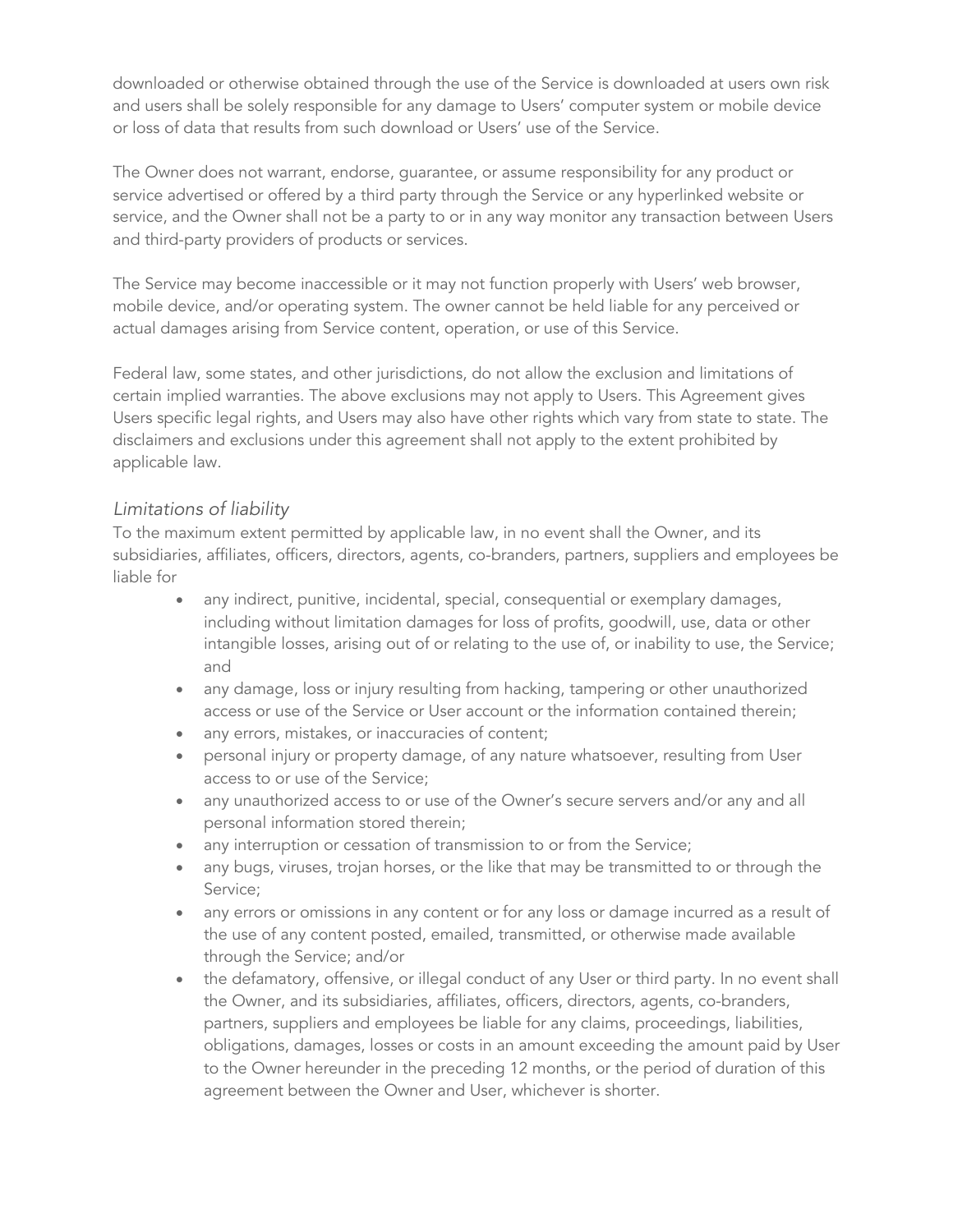This limitation of liability section shall apply to the fullest extent permitted by law in the applicable jurisdiction whether the alleged liability is based on contract, tort, negligence, strict liability, or any other basis, even if company has been advised of the possibility of such damage.

Some jurisdictions do not allow the exclusion or limitation of incidental or consequential damages, therefore the above limitations or exclusions may not apply to User. The terms give User specific legal rights, and User may also have other rights which vary from jurisdiction to jurisdiction. The disclaimers, exclusions, and limitations of liability under the terms shall not apply to the extent prohibited by applicable law.

#### *Indemnification*

The User agrees to defend, indemnify and hold the Owner and its subsidiaries, affiliates, officers, directors, agents, co-branders, partners, suppliers and employees harmless from and against any and all claims or demands, damages, obligations, losses, liabilities, costs or debt, and expenses, including, but not limited to, legal fees and expenses, arising from

- User's use of and access to the Service, including any data or content transmitted or received by User;
- User's violation of these terms, including, but not limited to, User's breach of any of the representations and warranties set forth in these terms;
- User's violation of any third-party rights, including, but not limited to, any right of privacy or intellectual property rights;
- User's violation of any statutory law, rule, or regulation;
- any content that is submitted from User's account, including third party access with User's unique username, password or other security measure, if applicable, including, but not limited to, misleading, false, or inaccurate information;
- User's wilful misconduct; or
- statutory provision by User or its affiliates, officers, directors, agents, co-branders, partners, suppliers and employees to the extent allowed by applicable law.

### Common provisions

### No Waiver

The Owner's failure to assert any right or provision under these Terms shall not constitute a waiver of any such right or provision. No waiver shall be considered a further or continuing waiver of such term or any other term.

### Service interruption

To ensure the best possible service level, the Owner reserves the right to interrupt the Service for maintenance, system updates or any other changes, informing the Users appropriately. Within the limits of law, the Owner may also decide to suspend or terminate the Service altogether. If the Service is terminated, the Owner will cooperate with Users to enable them to withdraw Personal Data or information in accordance with applicable law.

Additionally, the Service might not be available due to reasons outside the Owner's reasonable control, such as "force majeure" (eg. labor actions, infrastructural breakdowns or blackouts etc).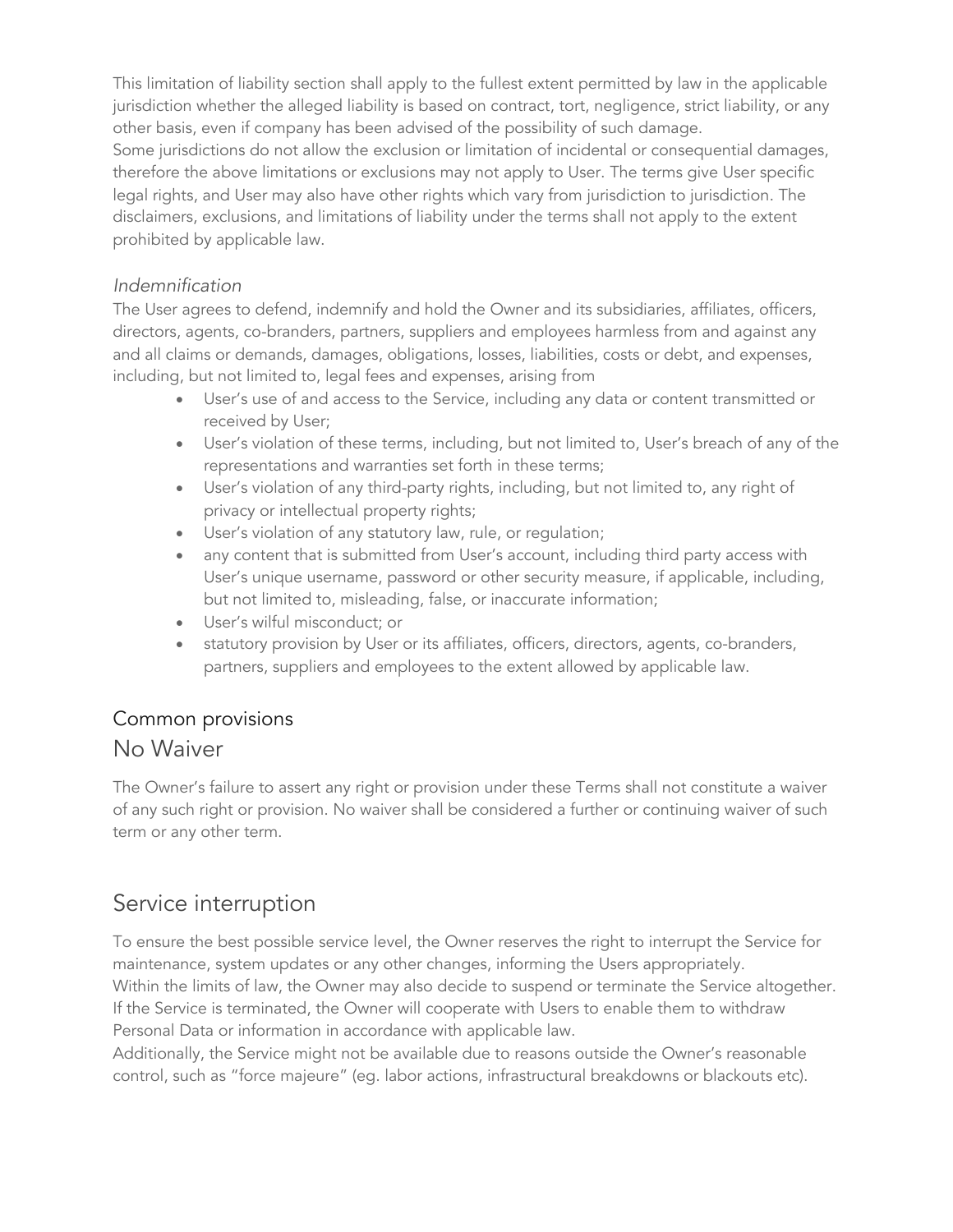### Service reselling

Users may not reproduce, duplicate, copy, sell, resell or exploit any portion of this Application and of its Service without the Owner's express prior written permission, granted either directly or through a legitimate reselling programme.

# Privacy policy

To learn more about the use of their Personal Data, Users may refer to the privacy policy of this Application.

# Intellectual property rights

Without prejudice to any more specific provision of these Terms, any intellectual property rights, such as copyrights, trademark rights, patent rights and design rights related to this Application are the exclusive property of the Owner or its licensors and are subject to the protection granted by applicable laws or international treaties relating to intellectual property.

All trademarks — nominal or figurative — and all other marks, trade names, service marks, word marks, illustrations, images, or logos appearing in connection with this Application are, and remain, the exclusive property of the Owner or its licensors and are subject to the protection granted by applicable laws or international treaties related to intellectual property.

# Changes to these Terms

The Owner reserves the right to amend or otherwise modify these Terms at any time. In such cases, the Owner will appropriately inform the User of these changes.

Such changes will only affect the relationship with the User for the future.

The continued use of the Service will signify the User's acceptance of the revised Terms. If Users do not wish to be bound by the changes, they must stop using the Service. Failure to accept the revised Terms, may entitle either party to terminate the Agreement.

The applicable previous version will govern the relationship prior to the User's acceptance. The User can obtain any previous version from the Owner.

If required by applicable law, the Owner will specify the date by which the modified Terms will enter into force.

### Assignment of contract

The Owner reserves the right to transfer, assign, dispose of by novation, or subcontract any or all rights or obligations under these Terms, taking the User's legitimate interests into account.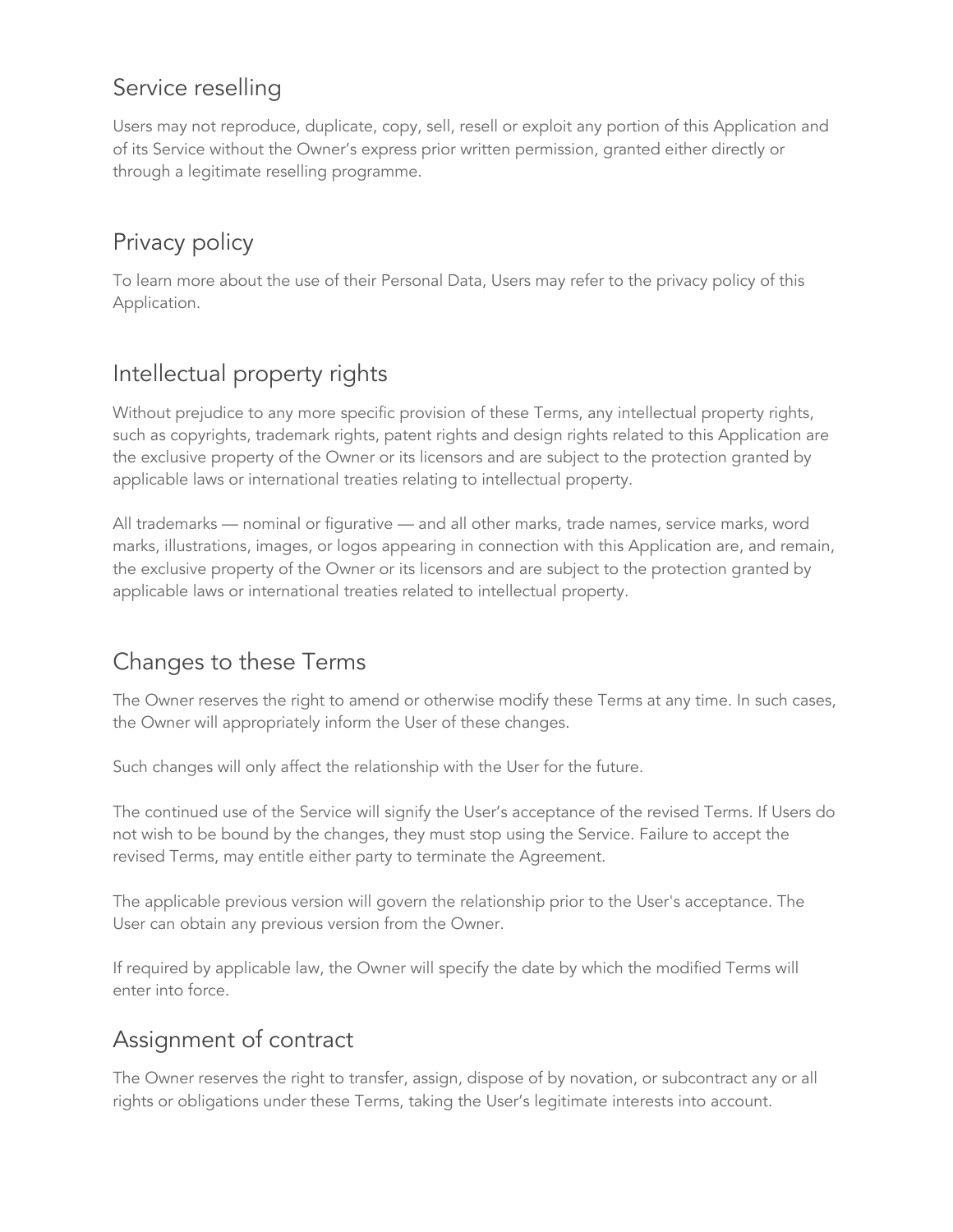Provisions regarding changes of these Terms will apply accordingly.

Users may not assign or transfer their rights or obligations under these Terms in any way, without the written permission of the Owner.

### **Contacts**

All communications relating to the use of this Application must be sent using the contact information stated in this document.

### Severability

Should any provision of these Terms be deemed or become invalid or unenforceable under applicable law, the invalidity or unenforceability of such provision shall not affect the validity of the remaining provisions, which shall remain in full force and effect.

#### *US Users*

Any such invalid or unenforceable provision will be interpreted, construed and reformed to the extent reasonably required to render it valid, enforceable and consistent with its original intent. These Terms constitute the entire Agreement between Users and the Owner with respect to the subject matter hereof, and supersede all other communications, including but not limited to all prior agreements, between the parties with respect to such subject matter. These Terms will be enforced to the fullest extent permitted by law.

#### *EU Users*

Should any provision of these Terms be or be deemed void, invalid or unenforceable, the parties shall do their best to find, in an amicable way, an agreement on valid and enforceable provisions thereby substituting the void, invalid or unenforceable parts.

In case of failure to do so, the void, invalid or unenforceable provisions shall be replaced by the applicable statutory provisions, if so permitted or stated under the applicable law.

Without prejudice to the above, the nullity, invalidity or the impossibility to enforce a particular provision of these Terms shall not nullify the entire Agreement, unless the severed provisions are essential to the Agreement, or of such importance that the parties would not have entered into the contract if they had known that the provision would not be valid, or in cases where the remaining provisions would translate into an unacceptable hardship on any of the parties.

### Governing law

These Terms are governed by the law of the place where the Owner is based, as disclosed in the relevant section of this document, without regard to conflict of laws principles.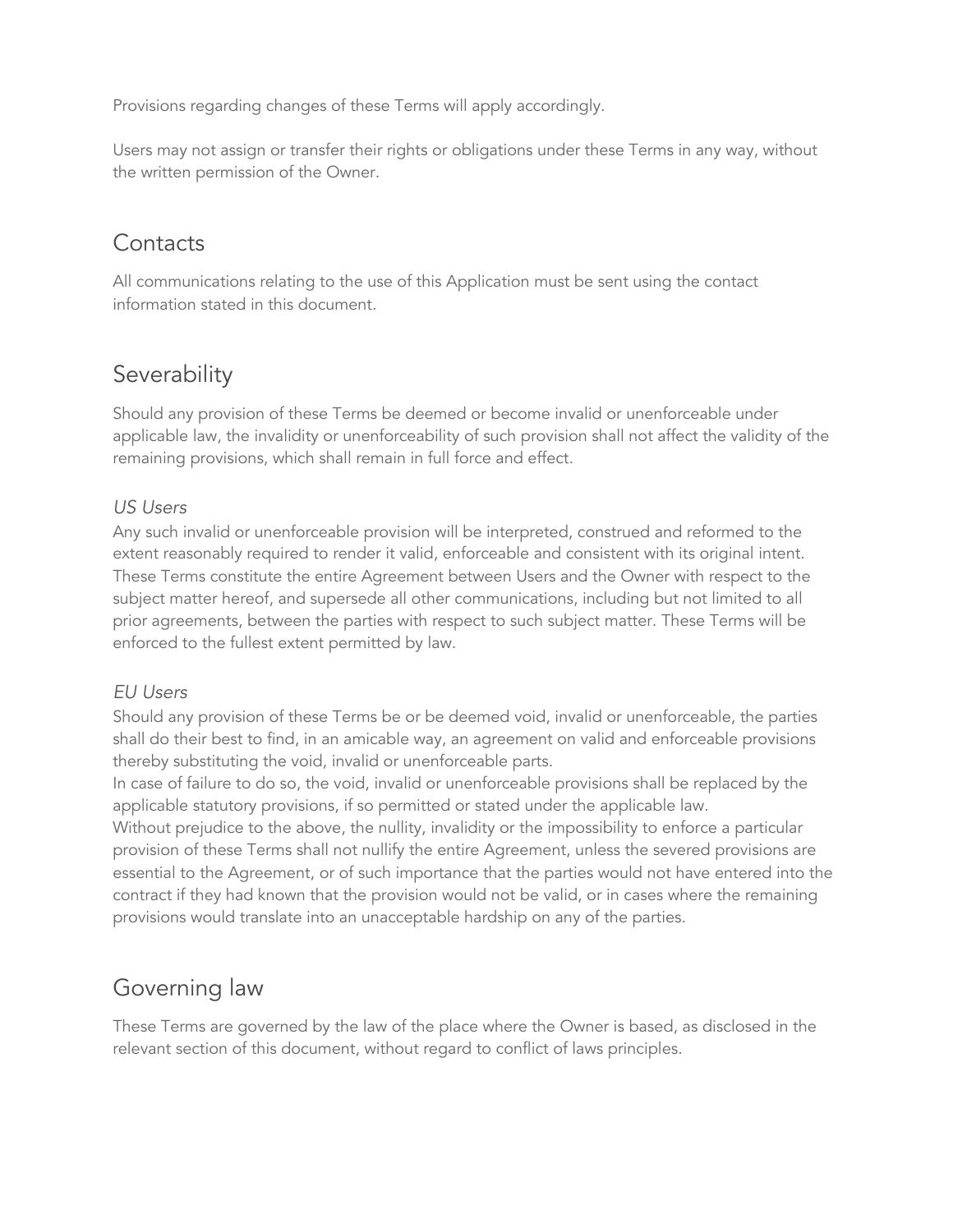#### *Exception for European Consumers*

However, regardless of the above, if the User qualifies as a European Consumer and has their habitual residence in a country where the law provides for a higher consumer protection standard, such higher standards shall prevail.

# Venue of jurisdiction

The exclusive competence to decide on any controversy resulting from or connected to these Terms lies with the courts of the place where the Owner is based, as displayed in the relevant section of this document.

#### *Exception for European Consumers*

The above does not apply to any Users that qualify as European Consumers, nor to Consumers based in Switzerland, Norway or Iceland.

### US Users

#### *Surviving provisions*

This Agreement shall continue in effect until it is terminated by either this Application or the User. Upon termination, the provisions contained in these Terms that by their context are intended to survive termination or expiration will survive, including but not limited to the following:

- the User's grant of licenses under these Terms shall survive indefinitely;
- the User's indemnification obligations shall survive for a period of five years from the date of termination;
- the disclaimer of warranties and representations, and the stipulations under the section containing indemnity and limitation of liability provisions, shall survive indefinitely.

### Definitions and legal references

This Application (or this Application) The property that enables the provision of the Service.

#### Agreement

Any legally binding or contractual relationship between the Owner and the User, governed by these Terms.

European (or Europe) Applies where a User is physically present or has their registered offices within the EU, regardless of nationality.

Owner (or We)